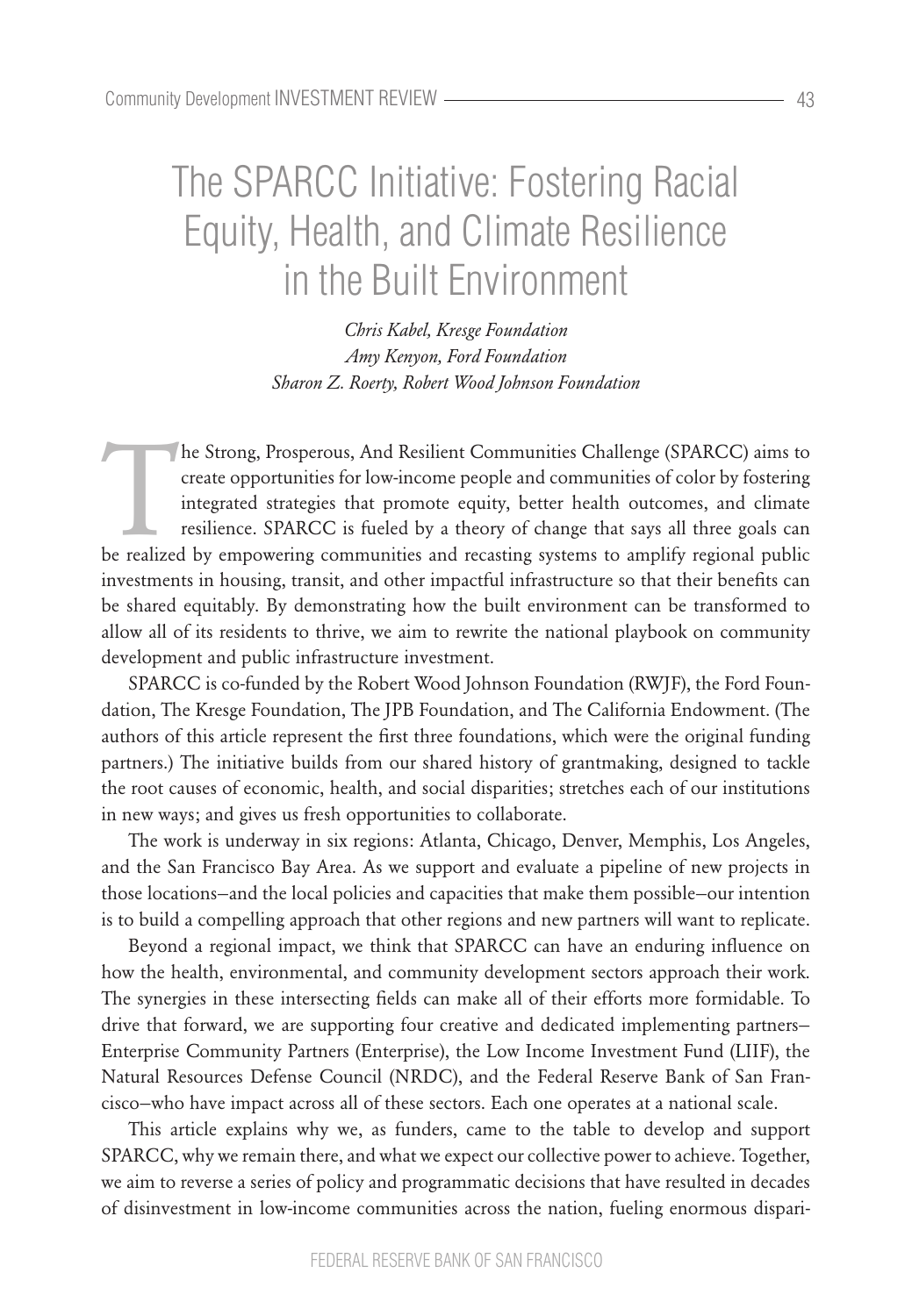ties in health and economic opportunities across zip codes that are often just a few miles apart. We expect that by building partnerships, emphasizing local engagement, and fostering leadership that brings disadvantaged populations into development decisions, SPARCC will help give all residents the opportunity to thrive.

## **The Evolution of SPARCC**

SPARCC owes its birth to the braiding of several strands of activity. Over the past several years, LIIF, Enterprise, and NRDC had been talking to one another, and to Ford and Kresge, about how to address climate change challenges and regional inequities via the urban development process. Meanwhile, responding to recommendations from its Commission to Build a Healthier America,<sup>1</sup> RWJF began working with the Federal Reserve Bank of San Francisco to articulate the connections between health and community development.

RWJF saw the potential for synergy between these related efforts and pursued conversations with all of the players about how best to integrate them. By July 2016, following an in-depth planning and development process, the three national foundations had agreed on the design for SPARCC. Later that year, two others—the JPB Foundation and the California Endowment—joined as funding partners.

The problems we set out to tackle are deeply interwoven: Racial injustice, poor health, and the impacts of climate change are burdens that fall disproportionately on the same disenfranchised populations, and the economic opportunities and costs associated with public infrastructure investments are not shared equitably.

The cumulative burden of spatial injustice reflects, in good measure, past discriminatory policies and practices. Communities of color may be segregated to low-lying flood plains that are more susceptible to storm surges. Asthma rates are higher in poor neighborhoods that have greater exposure to environmental toxins. Extreme heat disproportionately injures those who cannot afford air conditioning or live in urban areas devoid of shade-producing tree canopy. Failing water systems threaten the nation's most vulnerable children. Substandard housing is more susceptible to mold and infestation, which can worsen chronic respiratory conditions. All of this is most likely to be found in communities isolated from transportation and jobs, where it is difficult to earn the livelihood so crucial to health.

Without deliberate effort, new infrastructure will not necessarily alter these patterns. Indeed, a huge influx of resources can do just the opposite, as major development projects in nearly every region in the United States attest. As funders, we feel a sense of urgency to support, accelerate, and highlight new approaches.

We designed SPARCC to capitalize on a catalytic moment—that rare time in the life of a community when it is ripe for action. Although a significant infrastructure initiative is often that catalyst, new leadership, population shifts, strong public will, policy overhauls, or

<sup>1</sup> Robert Wood Johnson Foundation Commission to Build a Healthier America, "Time to Act: Investing in the Health of Our Children and Communities" (Princeton, NJ: RWJF, January 1, 2014).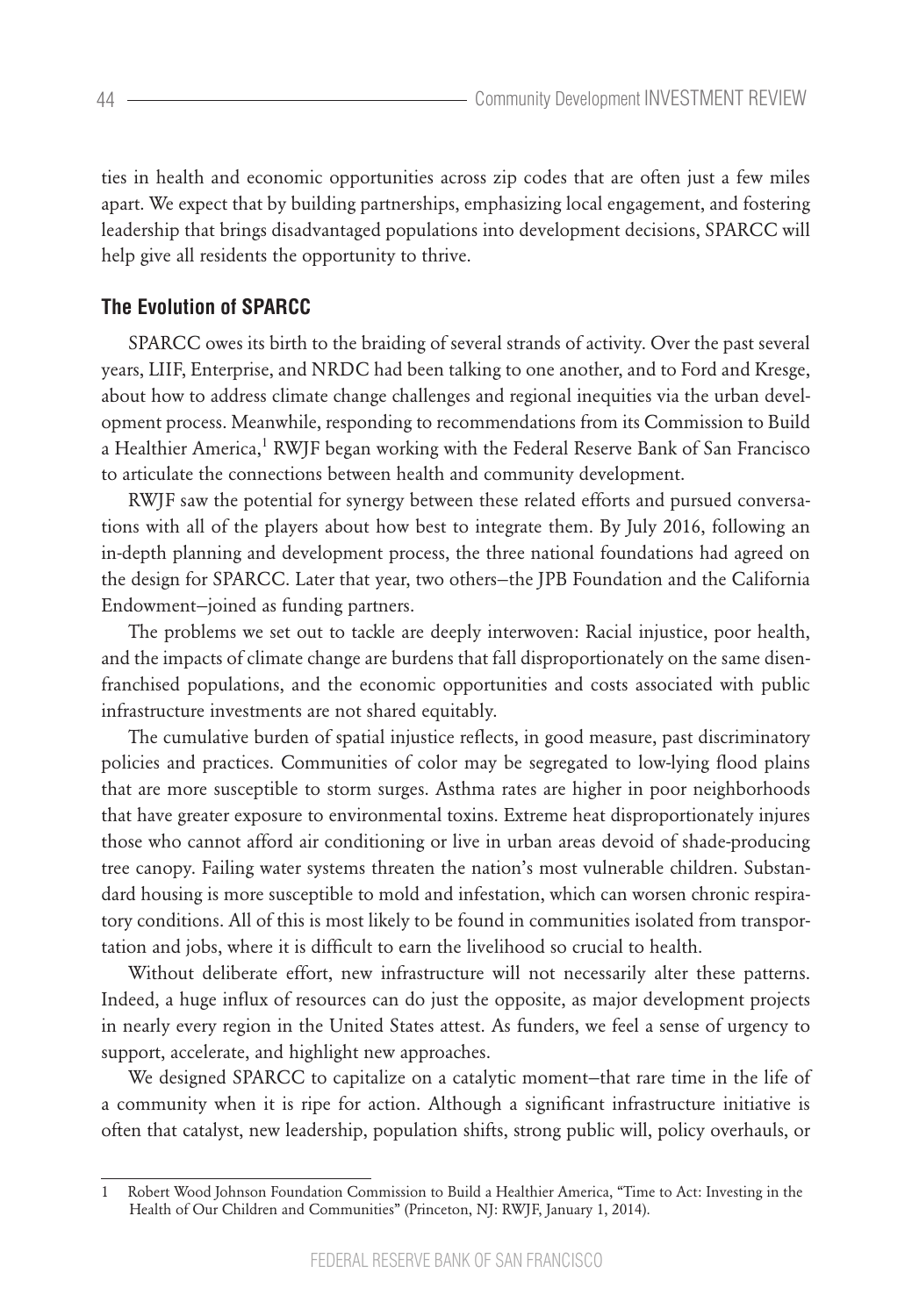even efforts to recover from a natural disaster can also attract a significant pool of private and public capital and accelerate opportunity. When a community reaches that catalytic moment, early commitments to collective problem-solving and optimal outcomes for low-income residents are essential to safeguard against decisions that can otherwise drive some combination of gentrification, displacement, disinvestment, sprawl, and racial and economic inequity.

SPARCC pursues a multiplier effect, recognizing that intersectional problems cannot be tackled in isolation. Nor can they be addressed by the tools of a single field or an individual champion, no matter how creative or dedicated. Persistent and ingenious collaborators who can drive multi-directional learning are key to SPARCC's design. We want to be thinking together, and from the outset, about how best to alter established practices, mitigate unintended consequences, and allow a catalytic moment to expand into an unprecedented and enduring opportunity as the built environment is changed.

SPARCC at once draws on the many assets of our implementing partners and stretches them in new ways. Enterprise and LIIF are community development financial institutions (CDFIs), which direct hundreds of millions of dollars in capital to affordable housing, transit-oriented development, community facilities, and other infrastructure through financing mechanisms, such as loans, investments, and guarantees. As these organizations ground themselves more deeply in the SPARCC theory of change, they can expand beyond a transactional approach and do more to enable low-income neighborhoods and communities of color to flourish. Likewise, SPARCC is pushing NRDC, which has historically focused on protecting natural resources, further into environmental justice advocacy in urban areas, where the human consequences of the built environment are of central concern. And the Federal Reserve Bank of San Francisco, which is deeply engaged in community development research and outreach, has moved into new territory by participating as an implementing partner of a multisite initiative and testing new approaches to cross-sector collaboration.

Ultimately, SPARCC is about changing the systems that shape our built environment and impact people's lives. By focusing on the underlying causes of disparate outcomes, the initiative seeks to transform the ways in which individuals and institutions approach complex social and economic problems, alter the flow of public and private funding, and redesign policies and practices that can sustain improvements over time.

## **On the Ground: The Six Regions**

During the intensive, year-long planning for SPARCC, we identified and considered several dozen regions as potential partners, invited 10 to apply for the initiative, and selected six through a competitive, two-stage application and review process.

We looked carefully at the catalytic moment that was driving their planning, the pipeline of projects they proposed to take advantage of it, their capacity to influence broader policy discussions, and the SPARCC "but for"—the added value SPARCC's engagement in a region could deliver to low-income residents. A number of applicants had already evolved fertile, cross-sector partnerships and were working aggressively to advance equity in their regions, so we wanted to understand where additional resources, technical assistance, and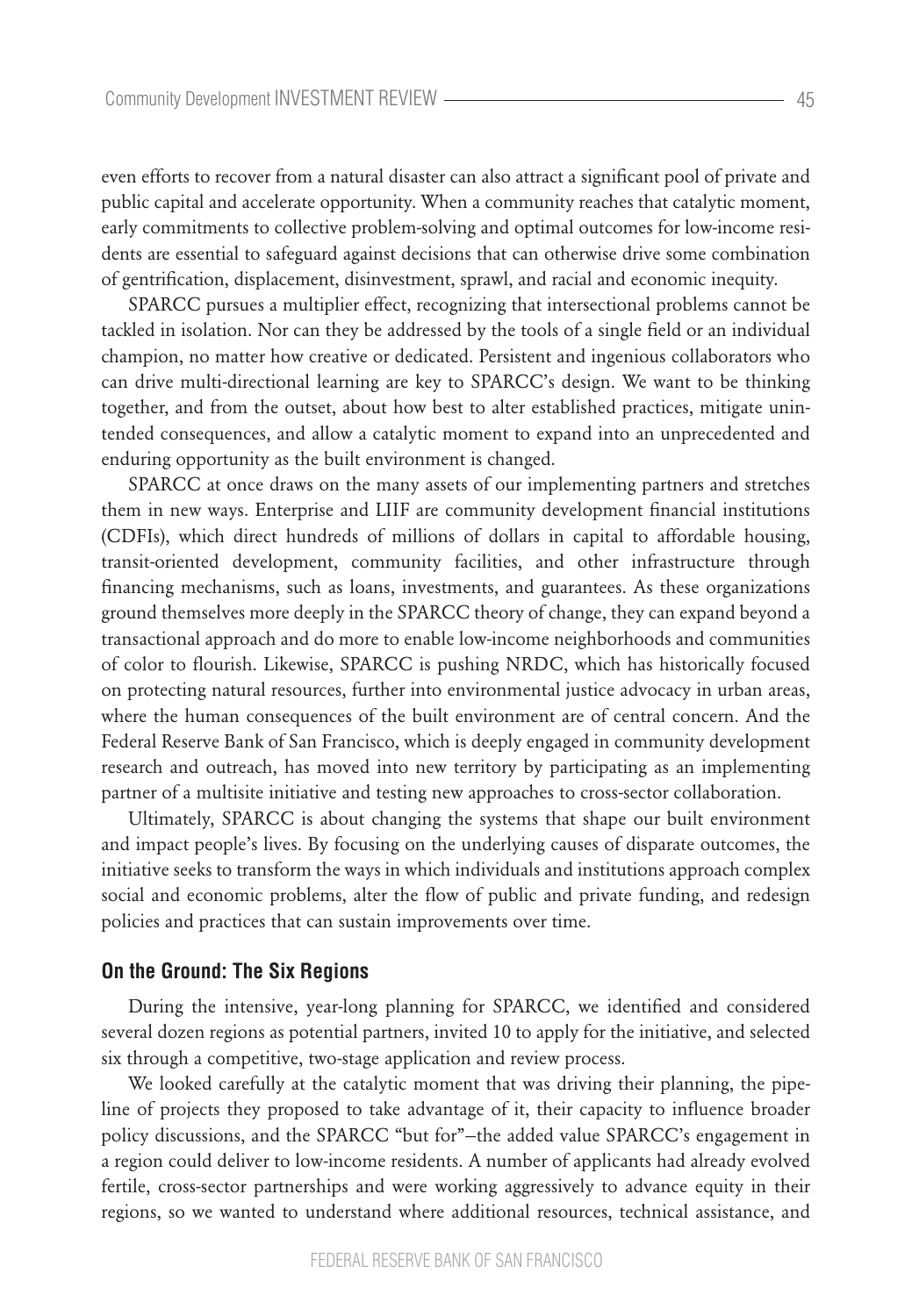peer exchanges could further their work. We were also interested in places that were beginning to emerge from decades of disinvestment but had not yet fully focused on racial equity, health, or climate resilience in ways that would allow for truly comprehensive revitalization.

After thorough deliberation, we selected a geographically and politically diverse mix of collaborators in December 2016<sup>2</sup>:

- In Atlanta, which has among the nation's highest levels of income inequality, according to a 2014 Brookings Institution study, $^3$  Interstate 20 separates vast pockets of prosperity and poverty, echoed by patterns of investment and disinvestment. In what has been called the most comprehensive transportation and economic development effort the city has ever undertaken, billions of dollars in capital investment are flowing into Atlanta as a result of recently passed ballot measures. The **TransFormation Alliance** has developed a model for equitable transit-oriented development, using an arts-centered community engagement process to nurture an inclusionary approach.
- · **Chicago** has a long history of community disinvestment and segregation, and rising real estate markets have only amplified its disparities. Pushed to act by the acute challenges of substandard housing, poor health outcomes, joblessness, and violence, the city is targeting structural inequities through a number of public policy and planning activities. **L-Eevated Chicago** will leverage a growing sense of urgency by connecting neighborhood-generated visions to implementation resources and decision-making structures. Four communities near transit will provide a scalable model to lift up low-income residents and people of color as influential leaders.
- · Since 2004, a \$7.8 billion public investment in **Denver's** regional transportation system has created 122 miles of new rail and 18 miles of bus rapid transit, which has been accompanied by aggressive development around the new stations. At the same time, measures to reach ambitious climate goals are being put in place, influencing planning decisions that will reshape land use, transportation, and growth patterns in Denver for decades to come. **Mile High Connects** brings together leaders from low-income communities and communities of color to identify the systems, policies, and place-based strategies that can revitalize newly transit-rich neighborhoods without displacing current residents and longstanding businesses.
- Los Angeles is beset by a crisis of housing insecurity at the same time that the region is being transformed by landmark state climate legislation and a transit system expansion that will add light rail, subway extensions, and bus rapid transit across the region. Growth and investment are likely to concentrate in areas where the most marginalized Angelenos currently reside. SPARCC brings together three partners, the California Community Foundation, **LA THRIVES** and **ACT-LA**, to promote local land use and equitable development strategies; policies to prevent displacement and build capacity; capital investments; and climate resilience.

<sup>2</sup> The Federal Reserve Bank of San Francisco did not participate in the selection of the sites at any stage of the process.

<sup>3</sup> Alan Berube, "All Cities Are Not Created Unequal" (Washington, DC: Brookings Institution, February 20, 2014).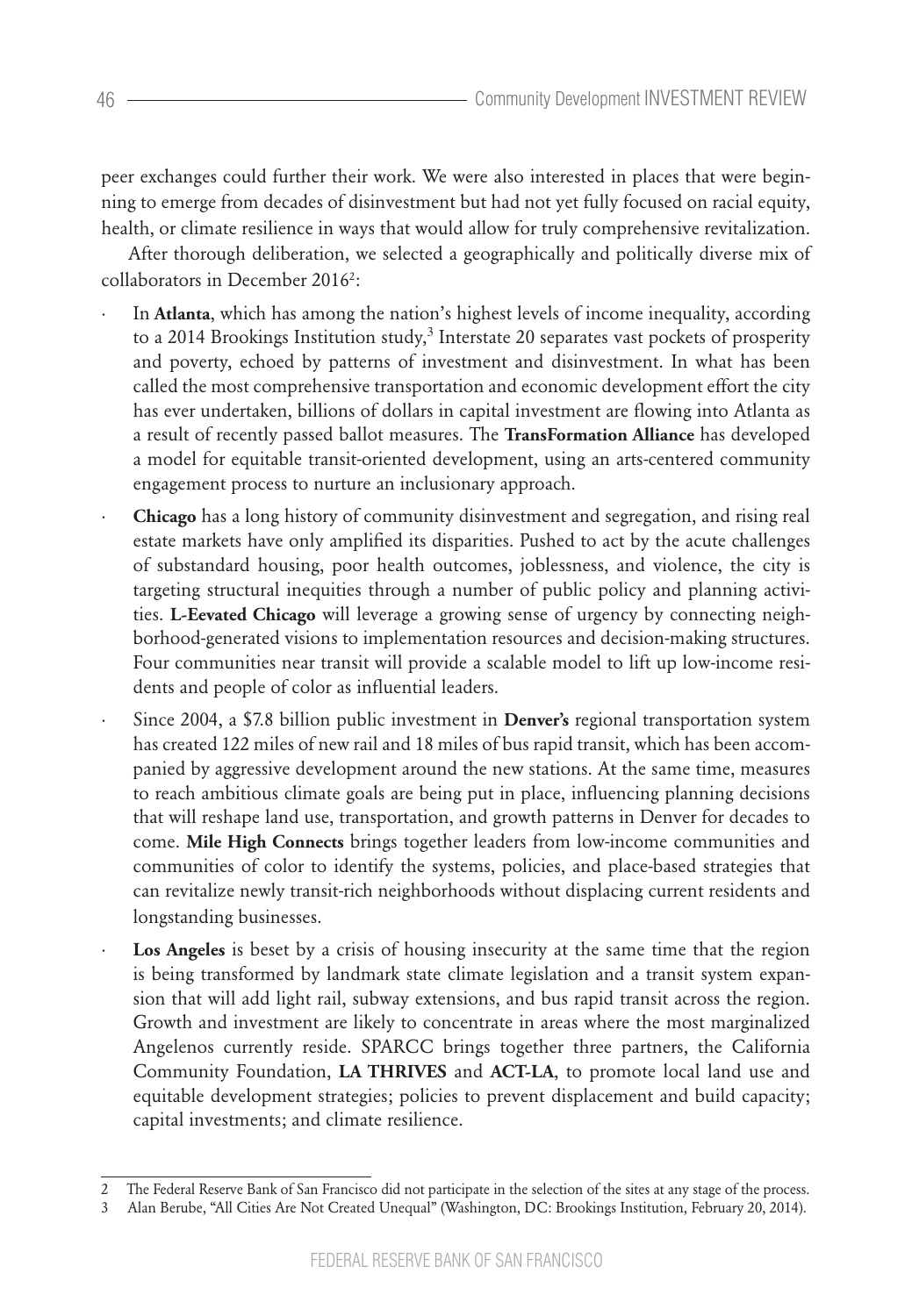- · Disparities in **Memphis** have fostered poverty rates that approach 60 percent in some parts of the largely African American northern section of the city. Long burdened by governance challenges, Memphis's recent participation in the Greenprint planning process, a tri-state effort to restore floodplains and guide open-space infrastructure, signals that effective new leadership is emerging. At the same time, multiple, large-scale redevelopment projects promise dramatic change. **Neighborhood Collaborative for Resilience** is promoting equitable strategies for using these investments to produce shared economic benefit, prevent displacement, and enhance community connectivity.
- · According to one estimate, the unprecedented growth in the **San Francisco Bay Area** has created some 450,000 new jobs—but only 54,000 units of housing—between 2010 and 2014.4 As housing costs skyrocket, low-income residents of color are being pushed out of the region's urban core in dramatic numbers. Recognizing a looming crisis, voters approved some \$12.5 billion in bonds for transportation, housing, and infrastructure. As this is occurring, new public policies to reduce greenhouse gas emissions and advance racial equity are also being implemented. The **BAY AREA FOR ALL (BA4A)** coalition is seizing on these opportunities to develop community-driven development models in urban and suburban settings that focus on preserving existing affordable housing and using public land for community benefits.

To propel provocative and game-changing innovations, each region sets a "collaborative table" to advance shared goals. These tables bring together leaders with track records in advancing racial equity, health, economic opportunity, and climate resilience; institutions with the capacity to gather and analyze data; and organizations that engage the lived experience of the community. Their work builds on, and adds to, a rich body of research documenting the importance of that kind of cooperation to achieve regional change and inclusive economic growth.<sup>5</sup>

Through SPARCC, each region's collaborative table will be awarded \$1 million in direct grant and technical assistance funds over three years. Collectively, the regions will benefit from an additional \$14 million for programmatic support in data systems, policy, communications, and other areas. A \$70 million pool of investment capital—some from the participating foundations, some leveraged through institutions that finance community development—will also be available for community-based projects.

We recognize that SPARCC's ambitious, systems-change goals will require more than three years to accomplish. Our intent is to support cross-sector leaders and accelerate change so that the six regions are equipped to carry out the vision over the long term and share their learning with communities across the country.

<sup>4</sup> Sarah Karlinsky, "Oakland's Plan for Facing the Housing Crisis Head On" (San Francisco, CA: SPUR, March 7, 2016).

<sup>5</sup> C. Benner and M. Pastor, *Just Growth: Inclusion and Prosperity in American's Metropolitan Regions* (New York: Routledge Press, 2012).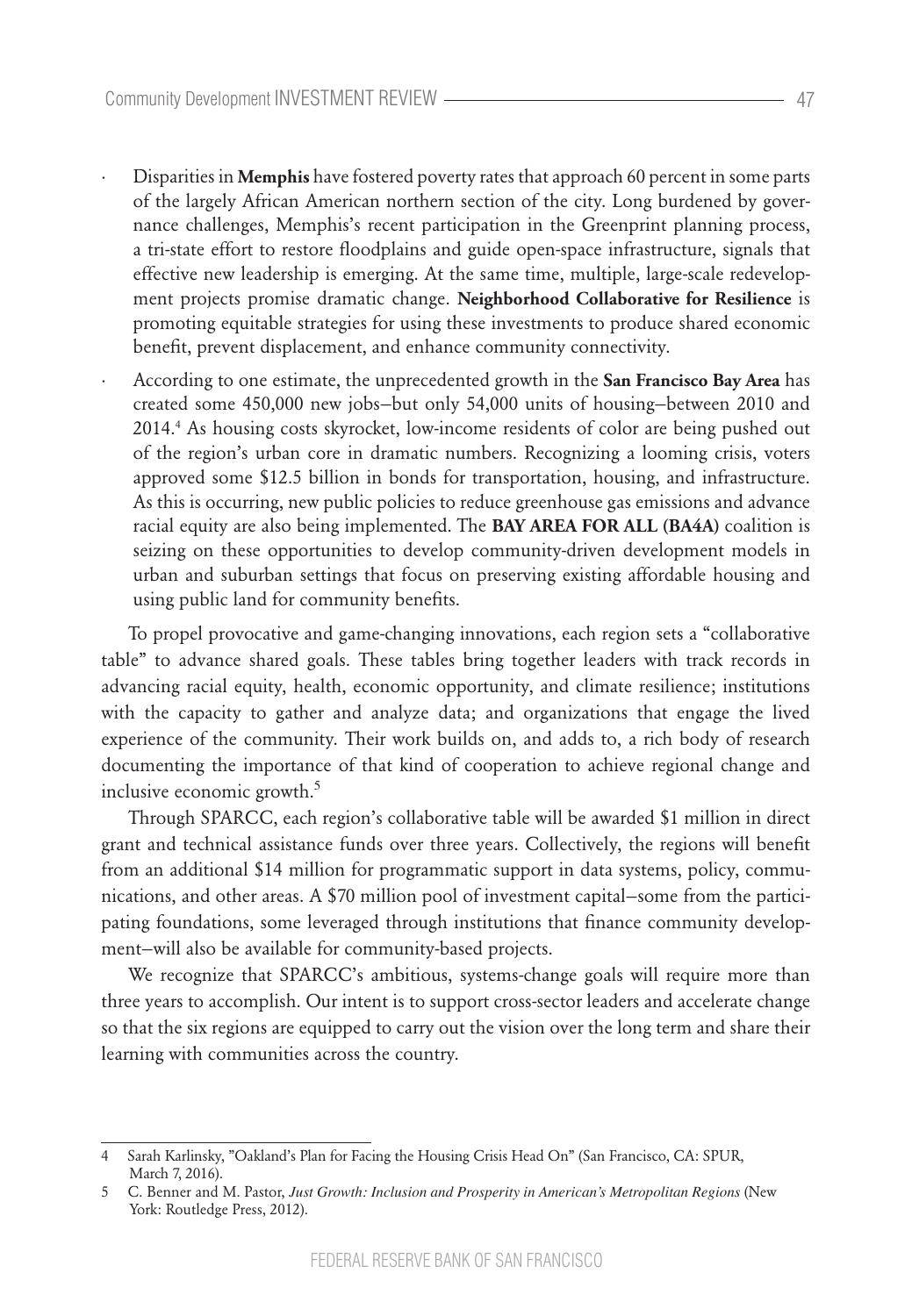#### **SPARCC Tools to Build Local Capacity and Influence Change**

LIIF and Enterprise are leading the capital strategy for SPARCC. Capital is generally said to flow downhill in the private sector, where it is likely to be invested in projects that offer more return for less risk. Too often, that approach fails to meet the needs of low-income neighborhoods with significant populations of color. SPARCC uses a different calculus because it is pursuing a social return on investments, as well as a financial one. Through credit enhancements, loan guarantees, new market tax credits, program-related investments (PRIs), and other innovative vehicles, SPARCC can fill financing gaps and test innovative ideas that infuse an equity framework into infrastructure decisions.

Our hope is that over time this will allow us to highlight sustainable projects that have the potential for scale and, in some cases, to create markets of interest to private capital, such as Community Reinvestment Act (CRA) bank investments. Along the way, it will be crucial to change the policies that guide public and private investments because these play such a fundamental role in determining who will benefit from them.

Nuts-and-bolts technical assistance—such as guidance on deploying capital most effectively and tools to strengthen communications and data use—will help the regional sites move from vision to implementation. Learning Communities, intended to foster a community of practice that brings together peers across regions, are another key accelerant of change. In-person meetings, site visits, and online forums will encourage risk-taking, create enduring ties, and attract attention from additional stakeholders.

Creative Placemaking is one of the unique strategies through which we are operationalizing SPARCC, and it is of particular interest to The Kresge Foundation. An approach that integrates art, culture, and community-engaged design into local development and urban planning, Creative Placemaking is used to influence the built environment, foster meaningful engagement, give residents a sense of agency, and contribute to the narrative of a place.<sup>6</sup> All six regional sites plan to incorporate diverse and innovative Creative Placemaking strategies into their work.

The Seattle-based Center for Community Health and Evaluation will partner with Raimi + Associates to conduct a developmental evaluation of SPARCC. Deliberately designed to be flexible, the early phases of the evaluation will provide feedback about what is working and what can be improved in "real time" so that lessons learned can inform ongoing activities. Later evaluation components will highlight SPARCC's contributions to key outcomes. The Federal Reserve Bank of San Francisco will enhance the evaluation by drawing on its extensive data-analysis capacities. A measurement framework is being designed for a qualitative component that tracks critical elements of systems change, such as increased community engagement and civic infrastructure. Another set of data will measure quantitative outcomes on people and place, such as health disparities and renter affordability, creating a baseline for assessing outcomes over time.

<sup>6</sup> National Endowment for the Arts, "How to Do Creative Placemaking: An Action-Oriented Guide to Arts in Community Development" (Washington, DC: National Endowment for the Arts, November 2016).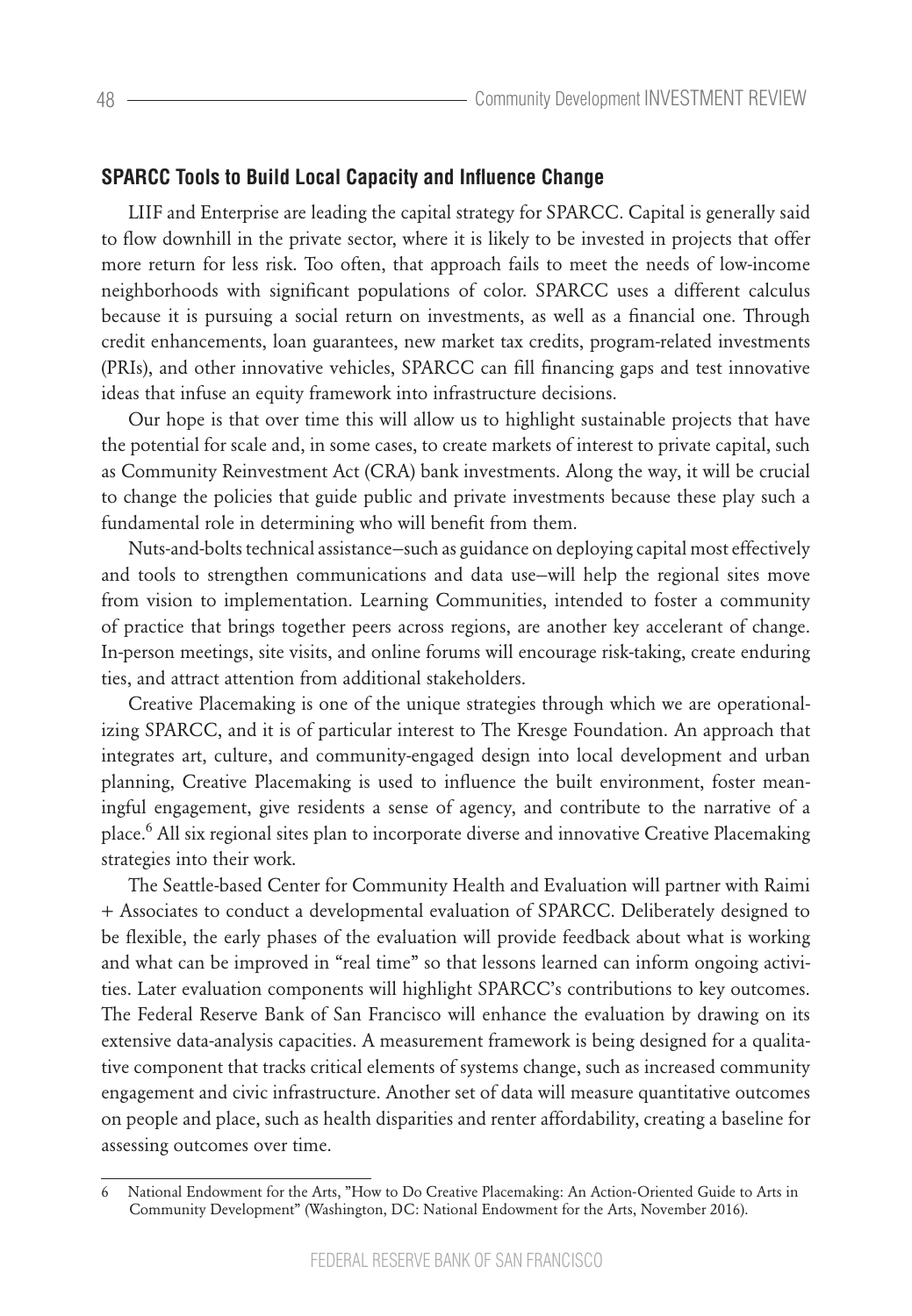As a body of best practices and policies emerges from local experiences in the six regions, SPARCC will share these exemplars across regions and with practitioners in other locales, drawing on the power and credibility of our implementation partners and their substantial nationwide networks. Our intention is to alter "business as usual" for public, private, and nonprofit actors and rewrite the rules for planning and executing catalytic infrastructure investments so that they generate long-term scalable and equitable impacts on a population level.

### **The Power of Collaboration**

Let's be clear: Collaborations are never easy, and SPARCC is built on scores of them within each regional site, across all six regions, among the implementation partners, among the funders, and across regions, partners, and funders. The arrows signaling the many ways in which people and organizations interact point in multiple directions. Fully engaging all of the players is an intricate process that demands compromise and negotiation. Power dynamics are impossible to ignore, no matter how often consensus is the stated goal. Yet we are absolutely convinced that SPARCC is a far richer initiative because it integrates multiple relationships, viewpoints, and framing approaches.

From the funder perspective, the capacity to bring more resources to the work is perhaps the most obvious benefit of our collaboration, and it is a very consequential one. Reaching our goals requires dollars, personnel, and complementary expertise beyond what is available to any one institution. One of the intents behind investing for social impact is to start a ripple that attracts additional funding, and SPARCC is already seeing that happen with new commitments from other funders.

SPARCC also allows each funder to showcase its unique strengths while learning from one another. RWJF, for example, has a particularly well-established reputation for building evidence in a field, as it has done in tobacco control and childhood obesity, but it has less muscle in the social investment arena. Kresge is the smallest of the three founding philanthropies, but it has substantial experience with climate resilience, Creative Placemaking, and social investments, deploying a dedicated pool of capital through equity stakes, loans, and guarantees (with a \$350 million commitment from 2015 to 2020).<sup>7</sup> Challenging inequality and promoting racial equity, while high on all of our agendas, is at the center of Ford's programs. Ford's recent commitment of \$1 billion from its endowment to mission-related investments, including for affordable housing, $8$  is another example of how all of the funders are expanding their toolkits and recognizing the importance of private capital, in alignment with the SPARCC agenda.

From the outset, we have reminded ourselves of the need to be very intentional in considering how our program design will affect low-income communities of color, and to include

<sup>7</sup> The Kresge Foundation, "Social Investment Practice" (Troy, MI: The Kresge Foundation, 2017).

<sup>8</sup> Ford Foundation, "Ford Foundation Commits \$1 Billion from Endowment to Mission-Related Investments." Press release (New York: Ford Foundation, April 5, 2017).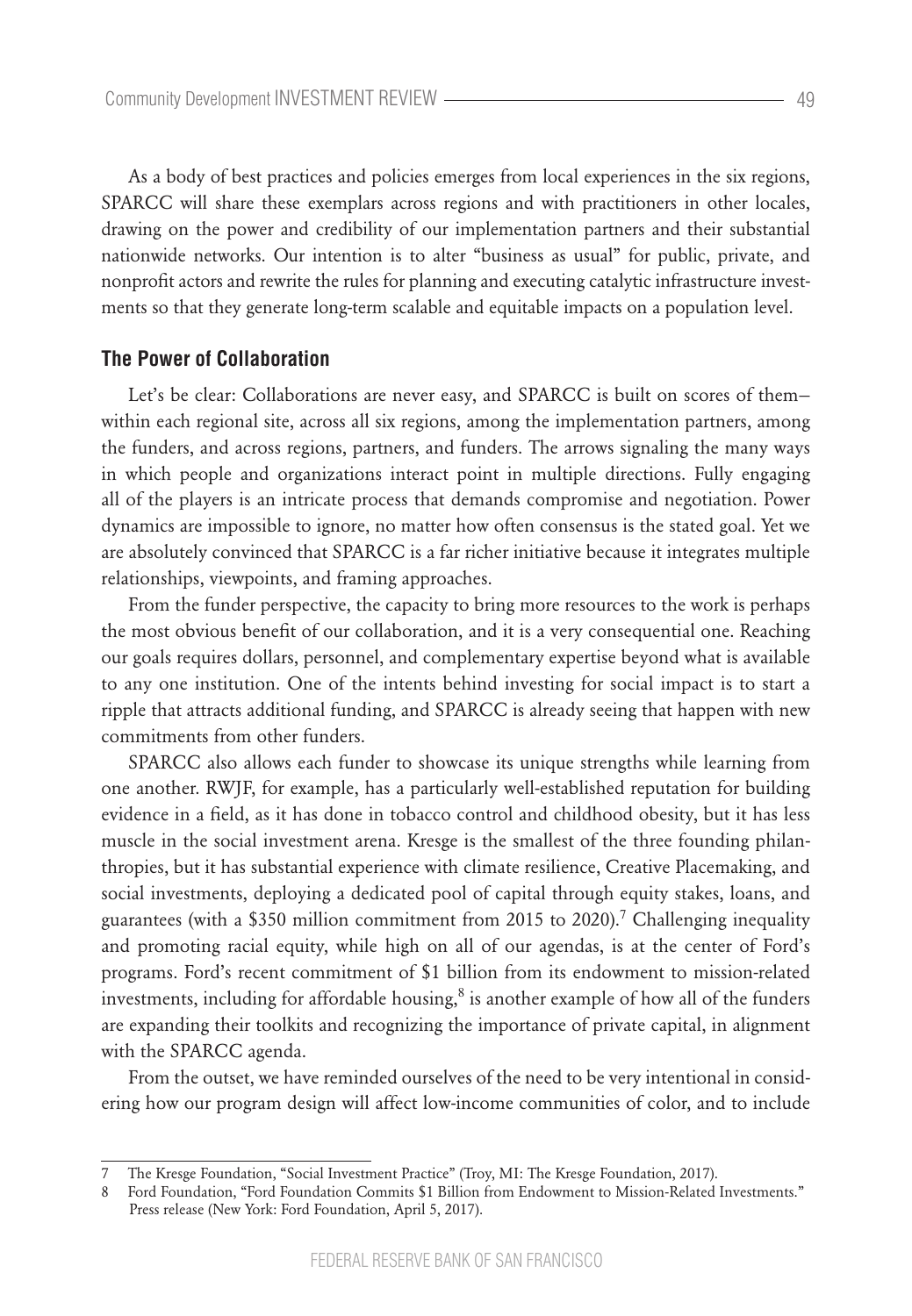their voices and priorities in everything we do. Our three foundations spent considerable time constructing a shared vision for SPARCC on the front end of this partnership. In the planning phase, that meant seeking more clarity about points of intersection, working through our differing goals and priorities, and aligning our thinking about change. We each had to be explicit as to where we could compromise and what we were unable to negotiate, given the priorities of our institutions. Reaching common ground was time-consuming, and sometimes difficult, but the payoff was the connective tissue of rapport and trust and the ability to learn from one another.

Our implementing partners had to make a parallel journey so that all of us could eventually arrive on common ground and provide the best possible support to the regional collaboratives. Articulating core principles, signing Memoranda of Understanding, developing criteria for site selection, and putting a governance structure in place all proved essential, as did the development of a logic model and results framework, which remain central to the work.

As funders, co-creators, and advisors, we are committed to ensuring that our partners are empowered, respected, and influential. They bring substantial resources of their own to this initiative, which enhances the collaborative spirit that undergirds our work together. But it would be naïve not to recognize the potential imbalance between entities that provide most of the funding and the intermediaries. There is no question that SPARCC became more complicated than the early conversations that inspired it. We raised the bar on racial equity and incorporated issues that had not been core to the mission of some of our partners.

We think it takes that type of engagement to make big changes happen. Along the way, funders need to be vigilant against being unduly proscriptive, and every partner has to speak up and push back where necessary. Certainly ours have done so. It was their idea to create a matrix that defines SPARCC management responsibilities across the four implementing partner organizations so that we could draw more fully on the breadth of staff talent, rather than taking the more conventional approach of establishing a separate program office or new organization. Partner input also influenced the timeline for regional site proposal submissions and the criteria we used for selecting the funded regions. All of us recognized the value of staying nimble as we co-created SPARCC and learned to accept a design process that was far from linear. Going forward, input from the six regions will also be critical as they work on the ground and combine their local expertise into a national repository of best practices.

#### **Conclusion**

To our knowledge, SPARCC is the first multi-region, multi-funder initiative that puts racial equity, health, and climate resilience at the center of major investment and development opportunities. As regional work gains traction, the collaborative tables will be cementing partnerships with the low-income residents most affected by catalytic investments. This is the SPARCC pathway to integrated and enduring solutions. Ultimately, we hope to influence community development and social impact investing far beyond the provenance of the six regions.

We are already seeing our implementation partners apply SPARCC-inspired principles to